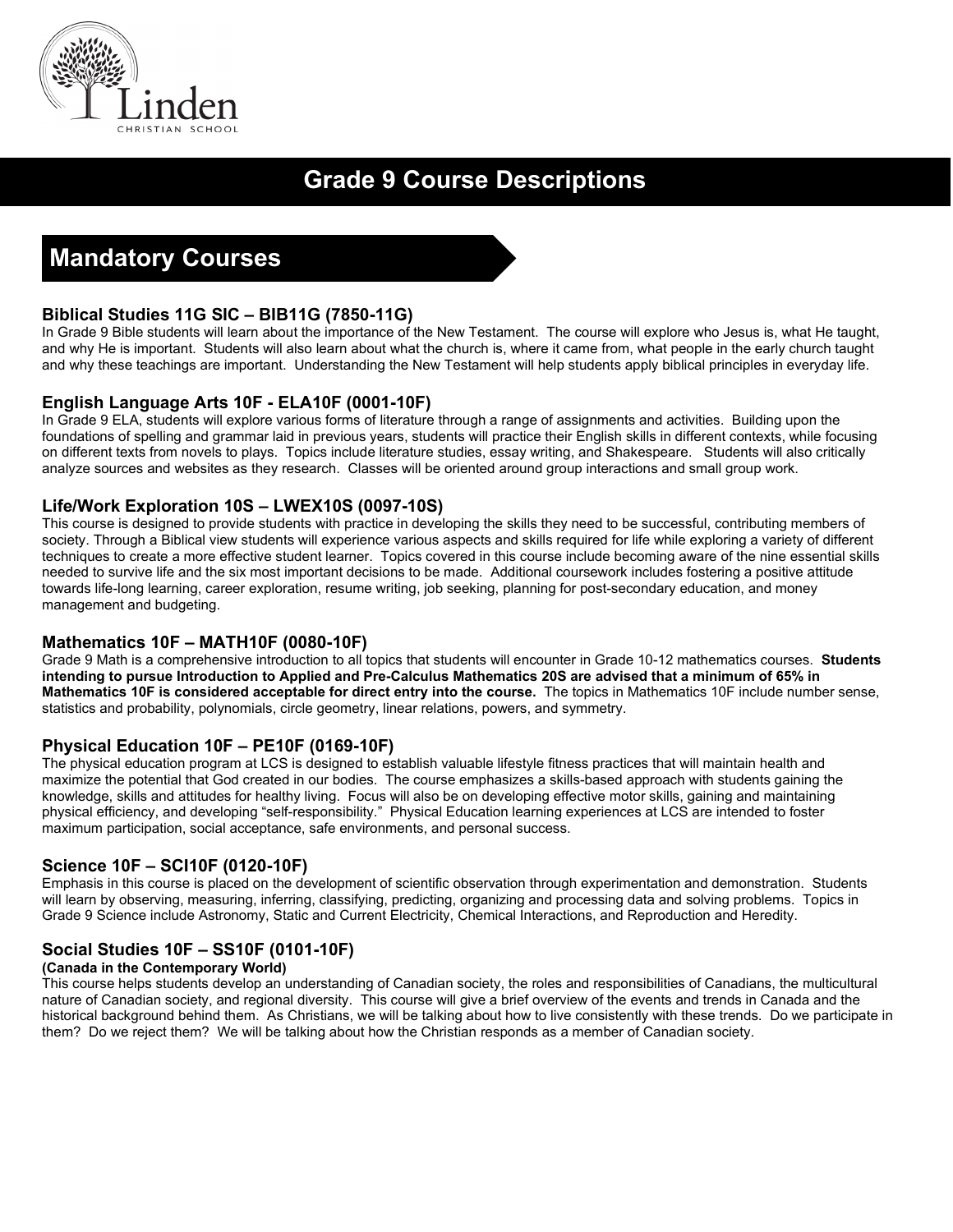

# **Electives**

## **AICT 15F – AICT15FS (0218-15F) Applying Information & Communications Technology**

This course is intended to build on and expand the computer skills students acquired in the Early and Middle Years Program. Students will not only learn how to use the technology, but also will think about the responsibility involved in creating media that has the power to influence others. The course is project based and will consist of a variety of topics: becoming familiar with Google Drive and various Google softwares, creating online designs using Canva, making a website using page creation tools like Google Sites, and an introduction to filmmaking editing and techniques.

### **Art 10S – ART10S (0274-10S)**

Art 10F is an introductory course that encourages students to view art as though they are artists. Emphasis is placed on technique and the creative process. Topics that will be explored include linear perspective, colour theory, landscape composition and acrylic painting, figure drawing and cartooning, and clay sculpture.

### **Band 10S – MS2A10S (0260-10S)**

Band 10S provides the structure students need to further develop their instrumental skills that have been established in the Middle Years Program. The skills developed in Band 10S include increased competence on a specific instrument, a working knowledge of music theory, a greater understanding of performing in a large ensemble, and the discipline to model Christ-like professionalism by taking personal responsibility for the ensemble.

### **Business Innovations 20S – BUIN10S (0315-10S)**

Business Innovations focuses on developing the foundational skills and ideas needed to plan and develop a business. This course is relevant to high school students since many are already involved in their communities and are starting to recognize various needs and opportunities in their areas. Students begin by evaluating innovation, inventions, and innovative ideas. They learn the process of planning, marketing, and implementing a venture. This course is designed for students interested in business principles related to the ownership and management of a business.

#### **Choral Music 10S – MS1A10S (0258-10S)**

This course provides opportunities for students to listen to and produce excellent music with their peers. Choir is a positive and energetic option that combines physical, emotional, intellectual, and social skills with spiritual aptitude. This course builds on the experience and skills that students have gained in previous years. The primary focus of this course is ensemble performance. Topics covered in this course are: vocal techniques, music reading skills, listening/aural skills, study, preparation, and performance skills, musical independence, expressive and communicative skills, adaptability as a performer, understanding of historical contexts, and enthusiasm and appreciation of choral expressive art.

#### **Digital Pictures 25S (½ credit) – DPIC25S (0226-25S)**

The purpose of this course is to provide students with the skills and knowledge to convey a message through an original digital image. Students will define the purpose and audience for an image, create a still image that will communicate a message, capture a still image with a digital camera, and, through a variety of computer program manipulations, create a new image.

### **Drafting 10G – DRFT10G (7953-10G)**

This course will help students gain knowledge and understanding of the world of drafting and design. Since drafting is a visual form of communication, the course is designed around this theme. All of the assignments are sketches and/or drawings. Each module begins with a technical reading section. Good visual spatial understanding and attention to accuracy is an asset.

### **Drama 10S – DR1A10S (0239-10S)**

The overall focus of this course will involve a practical introduction to the nature of creative dramatics and the objective will be the development of the student's own dramatic resources through a personal exploration of making meaning through dramatic activity. The course will include improvisation, role playing, movement, speech, voice activities, and personal response to scripted materials. Field trips to view live theatre performances and attending the Manitoba Drama Youth Festival may be part of this course.

### **Electricity/Electronics Technology 10G – ETCH10G (7974-10G)**

This course is designed as an introduction and exploration to the world of electricity and electronics. Basic components and tools are discussed and used at this level; a discussion and experimentation of sources of electricity and simple circuitry round out the course. Simple projects will be manufactured to apply the knowledge gained by the students.